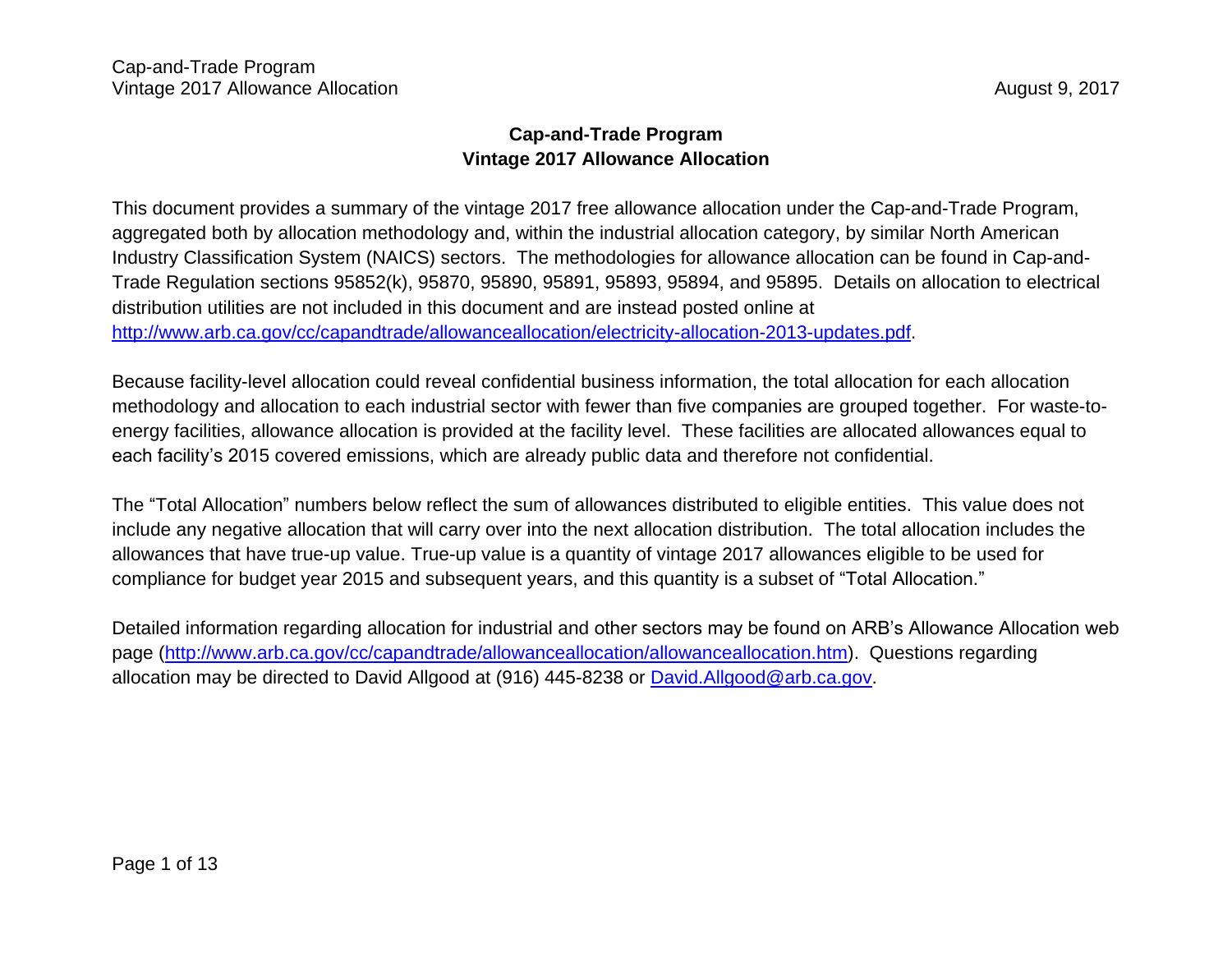| <b>Industrial Allocation</b>                            |                                                                             |                                                                                                                                                                    |                                                                                                                                                                                                                                                                                                                                                                                                                                                                                                                                                                                                                                                                                                                                                                                                                                                                                                                                                                                                                                                                                                                                                                 |                              |
|---------------------------------------------------------|-----------------------------------------------------------------------------|--------------------------------------------------------------------------------------------------------------------------------------------------------------------|-----------------------------------------------------------------------------------------------------------------------------------------------------------------------------------------------------------------------------------------------------------------------------------------------------------------------------------------------------------------------------------------------------------------------------------------------------------------------------------------------------------------------------------------------------------------------------------------------------------------------------------------------------------------------------------------------------------------------------------------------------------------------------------------------------------------------------------------------------------------------------------------------------------------------------------------------------------------------------------------------------------------------------------------------------------------------------------------------------------------------------------------------------------------|------------------------------|
| Category                                                | <b>Total</b>                                                                | <b>NAICS Codes</b>                                                                                                                                                 | <b>Facility Names</b>                                                                                                                                                                                                                                                                                                                                                                                                                                                                                                                                                                                                                                                                                                                                                                                                                                                                                                                                                                                                                                                                                                                                           | <b>Total</b><br># Facilities |
| Petroleum<br>Refining and<br><b>Hydrogen Production</b> | <b>Total Allocation:</b><br>25,130,051<br>Total True-Up Value:<br>1,235,221 | • 324110 -- Petroleum<br><b>Refineries</b><br>• 324199 -- All Other Petroleum<br>and Coal Products<br>Manufacturing<br>• 325120 -- Industrial Gas<br>Manufacturing | 100002 - Tesoro Los Angeles Refinery -<br>$\bullet$<br><b>Wilmington Calciner</b><br>100127 - Air Products Wilmington Hydrogen<br>$\bullet$<br>Plant<br>100138 - Chevron Products Company - El<br>$\bullet$<br>Segundo Refinery, 90245<br>100303 - Phillips 66 Company - San<br>$\bullet$<br><b>Francisco Refinery</b><br>100329 - Phillips 66 Company - Los<br>$\bullet$<br>Angeles Refinery - Wilmington Plant<br>100351 - Phillips 66 Company - San<br>$\bullet$<br>Francisco Carbon Plant<br>100372 - Valero Refining Company -<br>$\bullet$<br>California, Benicia Refinery and Benicia<br><b>Asphalt Plant</b><br>100888 - Plains LPG Services/ Lone Star<br>$\bullet$<br>Frac & Isom Facility<br>100913 - Phillips 66 Company - Los<br>$\bullet$<br>Angeles Refinery - Carson Plant<br>100914 - Shell Oil Products US - Martinez<br>$\bullet$<br>101017 - Air Products & Chemicals, Inc.,<br>$\bullet$<br>Martinez<br>101053 - Praxair Inc.<br>$\bullet$<br>101162 - Lunday-Thagard Company DBA<br>$\bullet$<br>World Oil Refining<br>101205 - Ultramar Inc - Valero<br>$\bullet$<br>101226 - Phillips 66 Company - Santa Maria<br>$\bullet$<br>Refinery | 25                           |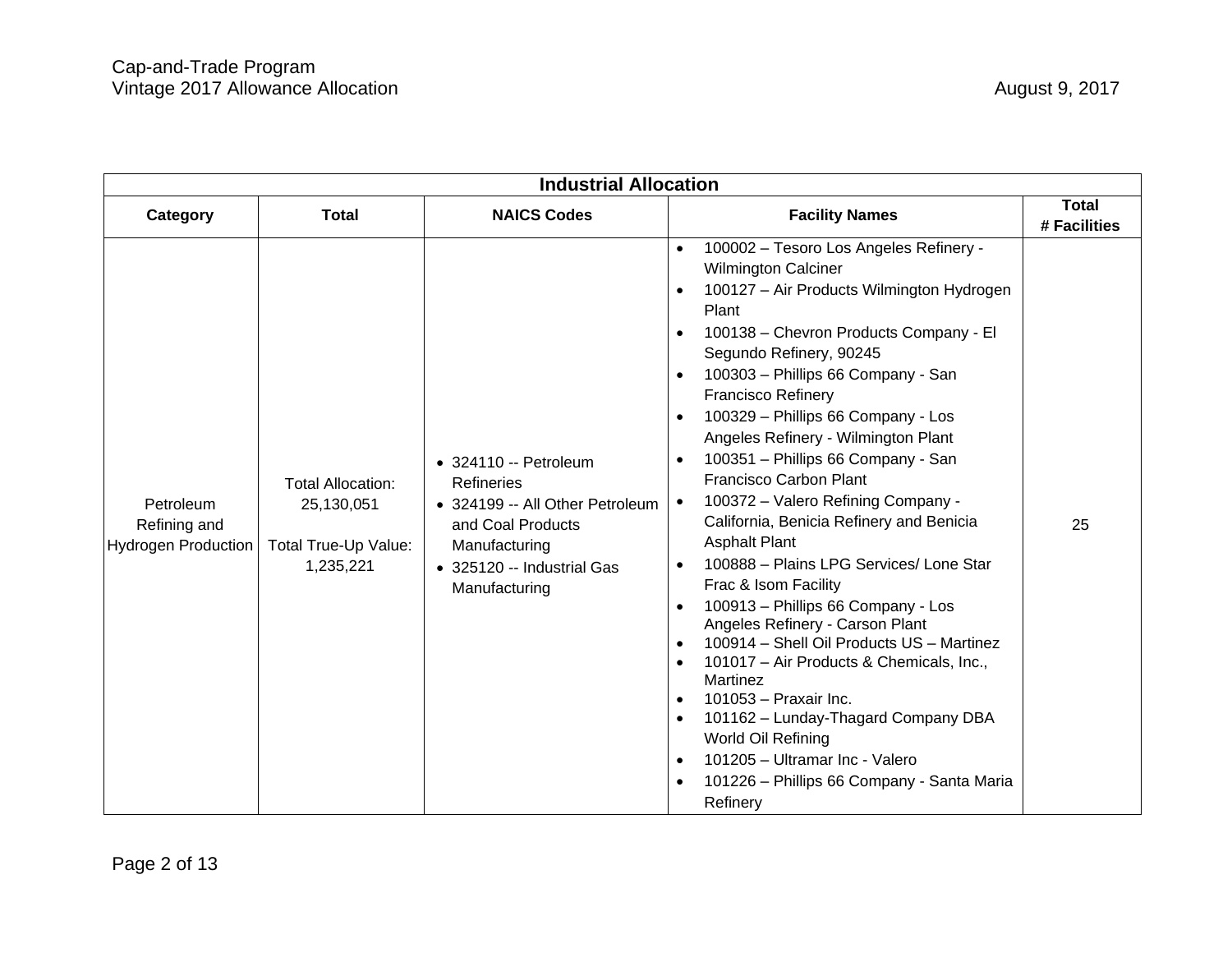| <b>Industrial Allocation</b>                                    |           |                    |                                                                                                                                                                                                                                                                                                                                                                                                                                                                                                                                                                                                                                                                          |                              |
|-----------------------------------------------------------------|-----------|--------------------|--------------------------------------------------------------------------------------------------------------------------------------------------------------------------------------------------------------------------------------------------------------------------------------------------------------------------------------------------------------------------------------------------------------------------------------------------------------------------------------------------------------------------------------------------------------------------------------------------------------------------------------------------------------------------|------------------------------|
| Category                                                        | Total     | <b>NAICS Codes</b> | <b>Facility Names</b>                                                                                                                                                                                                                                                                                                                                                                                                                                                                                                                                                                                                                                                    | <b>Total</b><br># Facilities |
| Petroleum Refining<br>and Hydrogen<br>Production<br>(Continued) | See Above | • See Above        | 101239 - San Joaquin Refining Company<br>$\bullet$<br>101246 - Tesoro Los Angeles Refinery -<br>$\bullet$<br>Carson<br>101248 - Air Products Carson Hydrogen<br>$\bullet$<br>Plant<br>101331 – Tesoro Refining and Marketing<br>$\bullet$<br>Co. - Martinez<br>101384 - Chevron Products Company -<br>$\bullet$<br>Richmond Refinery, 94802<br>101507 - Kern Oil Refinery<br>$\bullet$<br>101512 - Air Products Manufacturing<br>$\bullet$<br>Corporation, Sacramento<br>101701 - Air Liquide El Segundo Hydrogen<br>$\bullet$<br>Plant<br>101709 - DeMenno/Kerdoon<br>$\bullet$<br>101749 - Air Liquide Large Industries US<br>$\bullet$<br>L.P. - Rodeo Hydrogen Plant | See Above                    |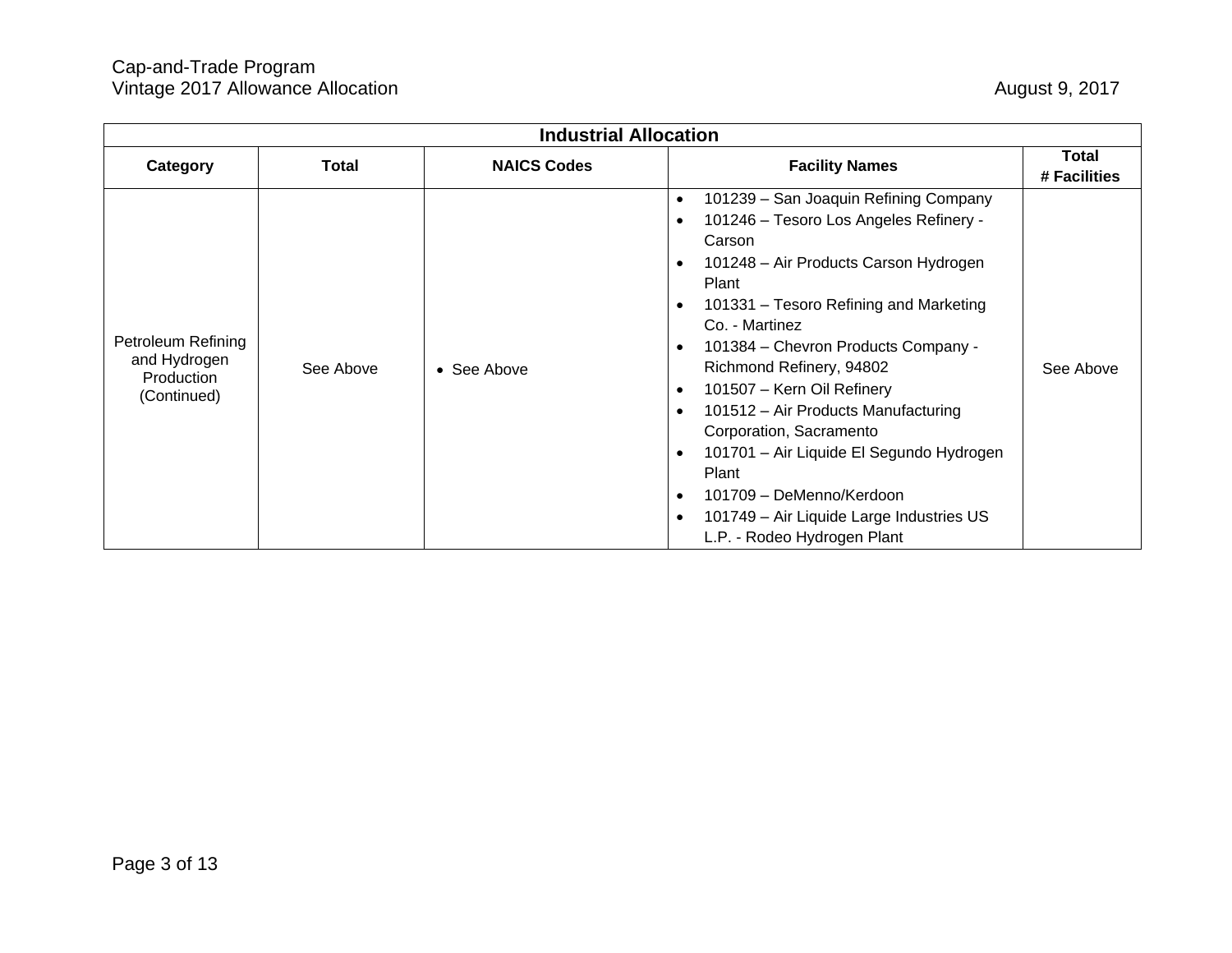| <b>Industrial Allocation</b>                               |                                                                           |                                                                                                         |                                                                                                                                                                                                                                                                                                                                                                                                                                                                                                                                                                                                                                                                                                                                                                                                                                                                                                                                                                                                                                                                                                                                                |                              |  |
|------------------------------------------------------------|---------------------------------------------------------------------------|---------------------------------------------------------------------------------------------------------|------------------------------------------------------------------------------------------------------------------------------------------------------------------------------------------------------------------------------------------------------------------------------------------------------------------------------------------------------------------------------------------------------------------------------------------------------------------------------------------------------------------------------------------------------------------------------------------------------------------------------------------------------------------------------------------------------------------------------------------------------------------------------------------------------------------------------------------------------------------------------------------------------------------------------------------------------------------------------------------------------------------------------------------------------------------------------------------------------------------------------------------------|------------------------------|--|
| Category                                                   | <b>Total</b>                                                              | <b>NAICS Codes</b>                                                                                      | <b>Facility Names</b>                                                                                                                                                                                                                                                                                                                                                                                                                                                                                                                                                                                                                                                                                                                                                                                                                                                                                                                                                                                                                                                                                                                          | <b>Total</b><br># Facilities |  |
| Crude<br>Petroleum and<br><b>Natural Gas</b><br>Extraction | <b>Total Allocation:</b><br>11,356,850<br>Total True-Up Value:<br>931,335 | • 211111 - Crude Petroleum<br>and Natural Gas Extraction<br>• 211112 - Natural Gas Liquid<br>Extraction | 100888 - Plains LPG Services/ Lone Star<br>$\bullet$<br>Frac & Isom Facility<br>100904 - Linn Operating Inc<br>$\bullet$<br>100994 - Oxy - Thums Long Beach<br>$\bullet$<br>Company<br>101187 - California Resources Elk Hills,<br>$\bullet$<br>LLC - San Joaquin Valley Basin<br>101231 - All American Oil and Gas<br>$\bullet$<br>Company<br>101234 - Macpherson Oil Company<br>$\bullet$<br>101460 - TRC Cypress Group<br>$\bullet$<br>101674 - Pacific Coast Energy Company LP<br>$\bullet$<br>101703 - Crestwood West Coast, LLC<br>$\bullet$<br>103016 - Freeport-McMoRan Oil & Gas LLC<br>$\bullet$<br>- Arroyo Grande Oil Production Facility<br>104011 - Chevron AAPG 740 Coastal Basin<br>$\bullet$<br>104012 - Chevron AAPG 745 San Joaquin<br>$\bullet$<br><b>Basin</b><br>104013 - Chevron 17Z Gas Plant<br>$\bullet$<br>104014 - California Resources Elk Hills,<br>$\bullet$<br>LLC - 35R Gas Plant<br>104016 - Aera Energy San Joaquin Basin<br>$\bullet$<br>104017 - Aera Energy Ventura Basin<br>$\bullet$<br>104018 - Aera Energy Coastal Basins<br>$\bullet$<br>104019 - Aera Energy Belridge Gas Plant<br>$\bullet$<br>32 | 34                           |  |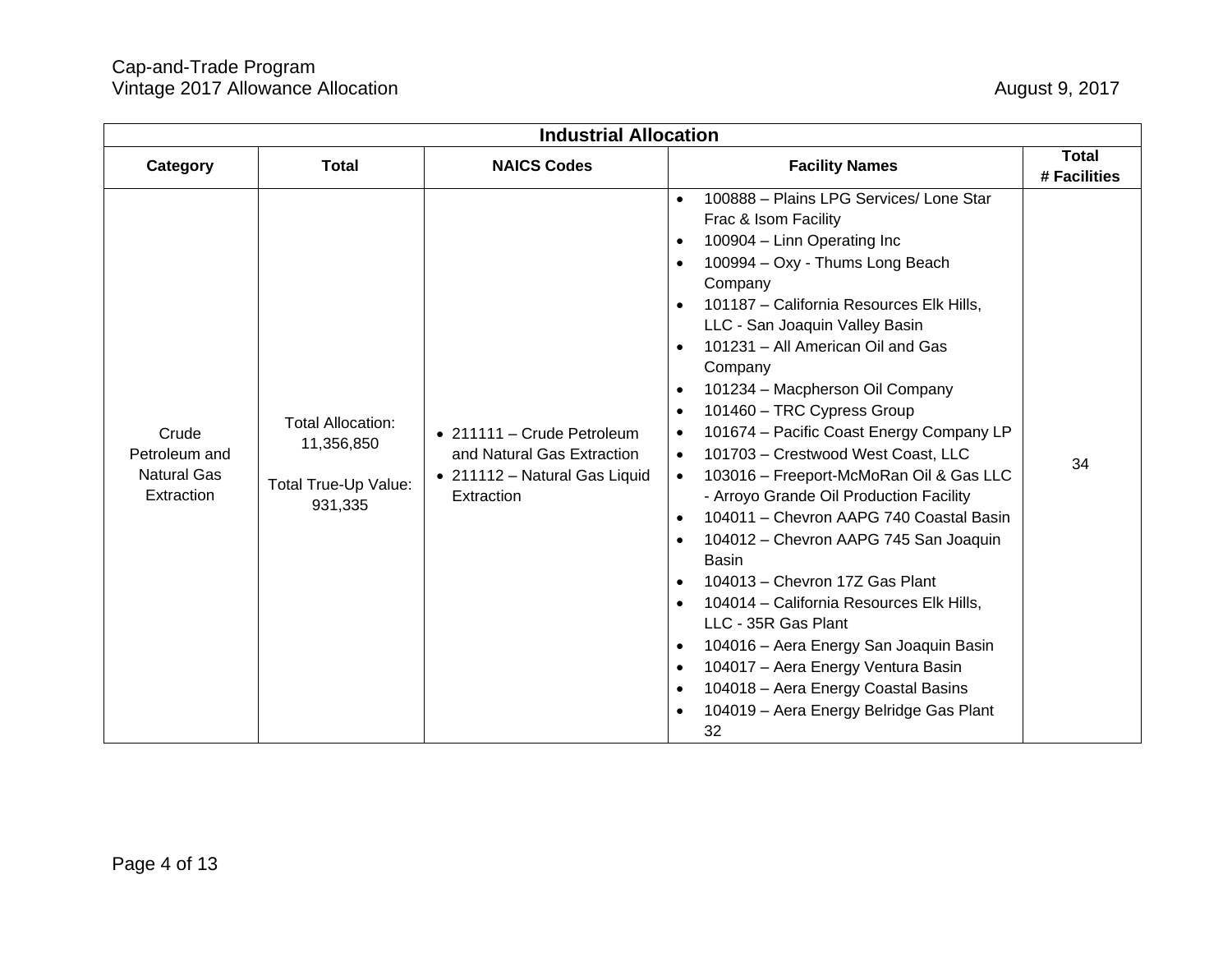| <b>Industrial Allocation</b>                                              |              |                    |                                                                                                                                                                                                                                                                                                                                                                                                                                                                                                                                                                                                                                                                                                                                                                                                                                                                                                                                                                                                                                                                                                                                                                                                             |                              |
|---------------------------------------------------------------------------|--------------|--------------------|-------------------------------------------------------------------------------------------------------------------------------------------------------------------------------------------------------------------------------------------------------------------------------------------------------------------------------------------------------------------------------------------------------------------------------------------------------------------------------------------------------------------------------------------------------------------------------------------------------------------------------------------------------------------------------------------------------------------------------------------------------------------------------------------------------------------------------------------------------------------------------------------------------------------------------------------------------------------------------------------------------------------------------------------------------------------------------------------------------------------------------------------------------------------------------------------------------------|------------------------------|
| Category                                                                  | <b>Total</b> | <b>NAICS Codes</b> | <b>Facility Names</b>                                                                                                                                                                                                                                                                                                                                                                                                                                                                                                                                                                                                                                                                                                                                                                                                                                                                                                                                                                                                                                                                                                                                                                                       | <b>Total</b><br># Facilities |
| Crude<br>Petroleum and<br><b>Natural Gas</b><br>Extraction<br>(Continued) | See Above    | See Above          | 104029 - California Resources Production<br>$\bullet$<br>Corporation - Sacramento Valley Basin 730<br>104030 - California Resources Production<br>$\bullet$<br>Corporation - San Joaquin Valley Basin 745<br>104033 - California Resources Production<br>$\bullet$<br>Corporation - SCVGP Gas Plant<br>104072 - Tidelands Oil Production Company<br>$\bullet$<br>- 760 Los Angeles Basin<br>104075 - BreitBurn Operating LP - Los<br>$\bullet$<br><b>Angeles Basin Facility</b><br>104081 - Freeport-McMoRan Oil & Gas LLC<br>$\bullet$<br>- SJV Basin Facility<br>104090 - Signal Hill Petroleum Facilities<br>$\bullet$<br>104091 - Seneca San Joaquin Production<br>$\bullet$<br><b>Facilities</b><br>104094 - Berry Petroleum Company - San<br>$\bullet$<br>Joaquin Basin<br>104097 - Naftex Operating Company<br>$\bullet$<br>104215 - E&B Natural Resources - San<br>$\bullet$<br>Joaquin Valley<br>104426 - Holmes Western Oil Corporation<br>$\bullet$<br>104458 - ERG Operating Company, LLC.<br>$\bullet$<br>750 Santa Maria Basin<br>104485 - CMO Inc<br>$\bullet$<br>104488 - Crimson Resource Management<br>$\bullet$<br>Corp<br>104581 - Eagle Petroleum - Lynch Canyon<br>$\bullet$<br>Field | See Above                    |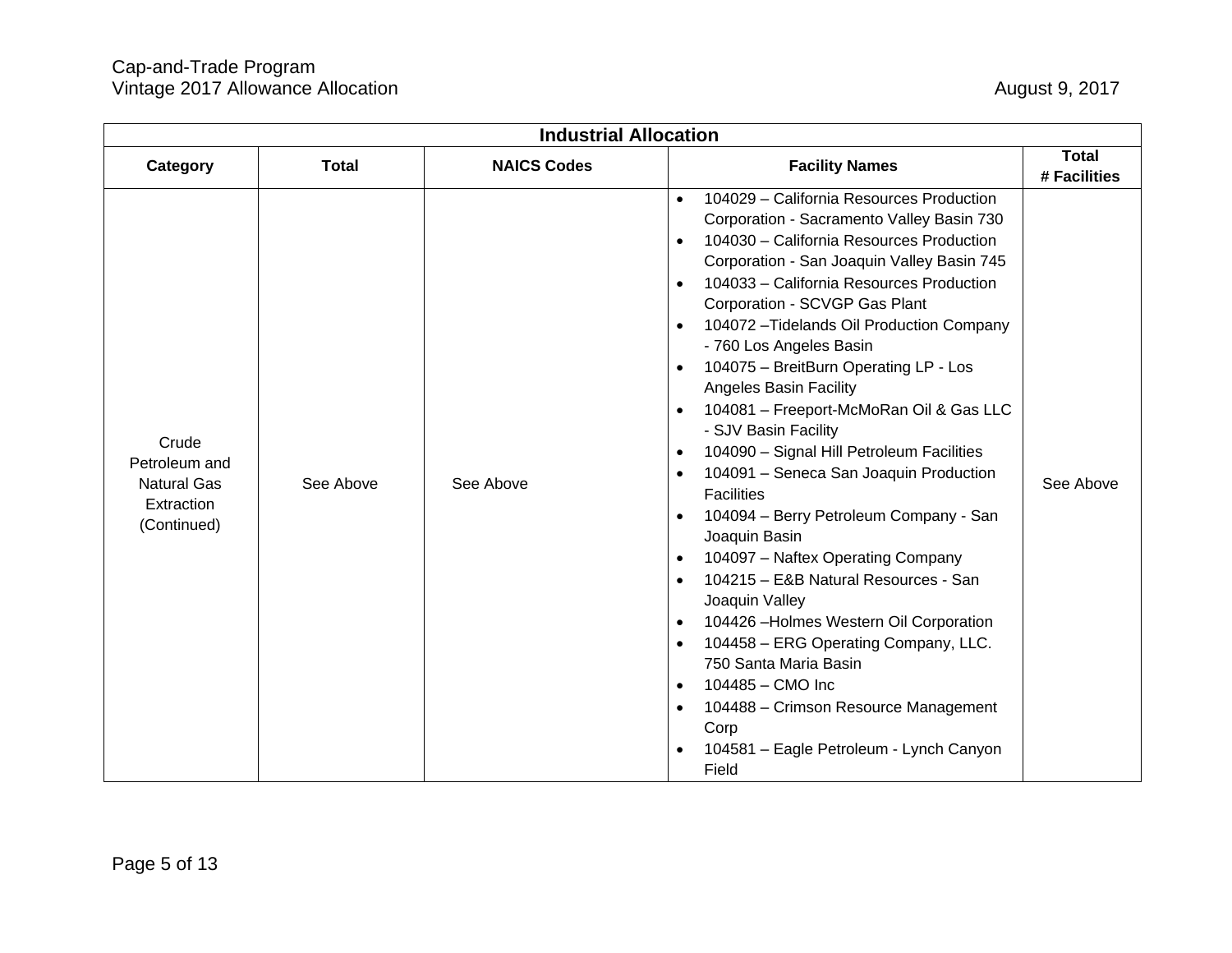| <b>Industrial Allocation</b>                         |                                                                   |                                                                                                                                   |                                                                                                                                                                                                                                                                                                                                                                                                                                                                                                                                                                                                                                                                                                                                                                              |                              |
|------------------------------------------------------|-------------------------------------------------------------------|-----------------------------------------------------------------------------------------------------------------------------------|------------------------------------------------------------------------------------------------------------------------------------------------------------------------------------------------------------------------------------------------------------------------------------------------------------------------------------------------------------------------------------------------------------------------------------------------------------------------------------------------------------------------------------------------------------------------------------------------------------------------------------------------------------------------------------------------------------------------------------------------------------------------------|------------------------------|
| Category                                             | <b>Total</b>                                                      | <b>NAICS Codes</b>                                                                                                                | <b>Facility Names</b>                                                                                                                                                                                                                                                                                                                                                                                                                                                                                                                                                                                                                                                                                                                                                        | <b>Total</b><br># Facilities |
| Cement, Lime, and<br>Gypsum Product<br>Manufacturing | Total Allocation:<br>8,201,323<br>Total True-Up Value:<br>530,250 | $\bullet$ 327310 - Cement<br>Manufacturing<br>$\bullet$ 327410 - Lime Manufacturing<br>• 327420 - Gypsum Product<br>Manufacturing | 100013 - CalPortland Company Oro Grande<br>$\bullet$<br>Plant<br>101010 - Mitsubishi Cement 2000<br>$\bullet$<br>101029 - CalPortland Company, Mojave<br>$\bullet$<br>Plant<br>101265 - Lehigh Southwest Cement Co -<br>$\bullet$<br>Cupertino<br>101271 - U.S. Gypsum Co Plaster City Plant<br>$\bullet$<br>101314 - National Cement Company -<br>Lebec<br>101381 - Lehigh Southwest Cement Co -<br>$\bullet$<br>Redding<br>101461 - Lehigh Southwest Cement Co -<br>$\bullet$<br>Tehachapi<br>101476 - Cemex Construction Materials<br>$\bullet$<br>Pacific LLC - Victorville Plant<br>101697 - New NGC, Inc - Long Beach<br>$\bullet$<br>101700 - Georgia-Pacific Gypsum LLC -<br>$\bullet$<br>Antioch<br>104052 - Lhoist North America - Natividad<br>$\bullet$<br>Plant | 12                           |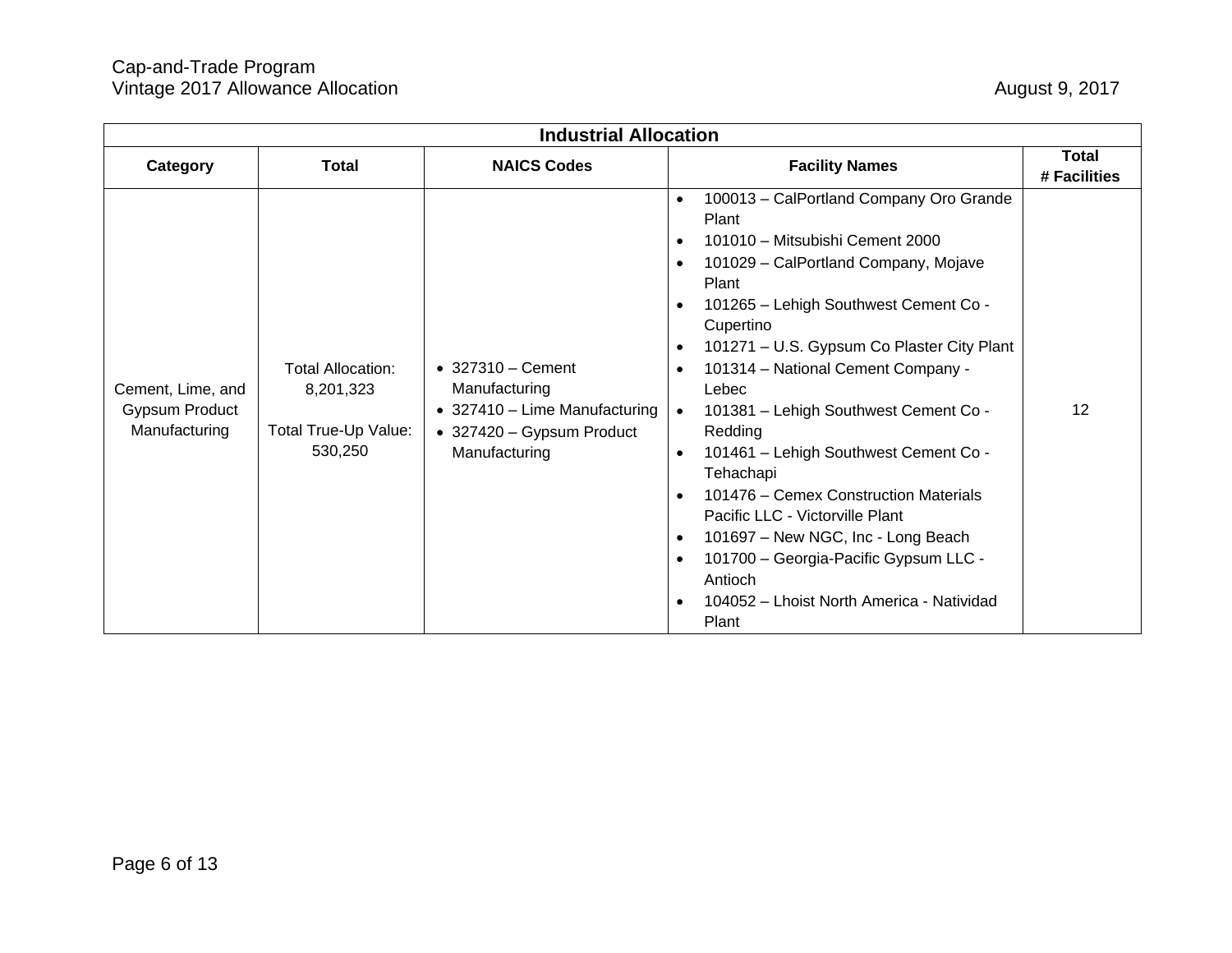| <b>Industrial Allocation</b>      |                                                                        |                                           |                                                                                                                                                                                                                                                                                                                                                                                                                                                                                                                                                                                                                                                                                                                                                                                                                                                                                                                                                                                                    |                              |
|-----------------------------------|------------------------------------------------------------------------|-------------------------------------------|----------------------------------------------------------------------------------------------------------------------------------------------------------------------------------------------------------------------------------------------------------------------------------------------------------------------------------------------------------------------------------------------------------------------------------------------------------------------------------------------------------------------------------------------------------------------------------------------------------------------------------------------------------------------------------------------------------------------------------------------------------------------------------------------------------------------------------------------------------------------------------------------------------------------------------------------------------------------------------------------------|------------------------------|
| Category                          | <b>Total</b>                                                           | <b>NAICS Codes</b>                        | <b>Facility Names</b>                                                                                                                                                                                                                                                                                                                                                                                                                                                                                                                                                                                                                                                                                                                                                                                                                                                                                                                                                                              | <b>Total</b><br># Facilities |
| Fruit and<br>Vegetable<br>Canning | <b>Total Allocation:</b><br>927,852<br>Total True-Up Value:<br>135,430 | • 311421 - Fruit and Vegetable<br>Canning | 100936 - Campbell Soup Supply Company,<br>$\bullet$<br>L.L.C. - Dixon<br>100972 – Los Gatos Tomato Products<br>$\bullet$<br>101008 - Ingomar Packing Company<br>$\bullet$<br>101025 - Stanislaus Food Products<br>$\bullet$<br>101207 - Pacific Coast Producers<br>$\bullet$<br>101213 - Olam West Coast Inc- Lemoore<br>$\bullet$<br>101214 - Del Monte - Hanford<br>$\bullet$<br>101217 - Mizkan America Inc.<br>$\bullet$<br>101498 - Morning Star Packing Company -<br>$\bullet$<br>Los Banos<br>101499 - Liberty Packing - Los Banos<br>$\bullet$<br>(Morning Star)<br>101500 - Olam West Coast Inc - Williams<br>$\bullet$<br>101502 - Tomatek / Neil Jones Food<br>$\bullet$<br>Companies<br>101503 - ConAgra - Oakdale<br>$\bullet$<br>101504 - J.G. Boswell Tomato Company<br>$\bullet$<br>Kings<br>101536 - Morning Star Packing Company -<br>$\bullet$<br>Williams<br>101705 - J. G. Boswell Tomato Company<br>$\bullet$<br>Kern<br>101729 - ConAgra Foods - Helm Facility<br>$\bullet$ | 17                           |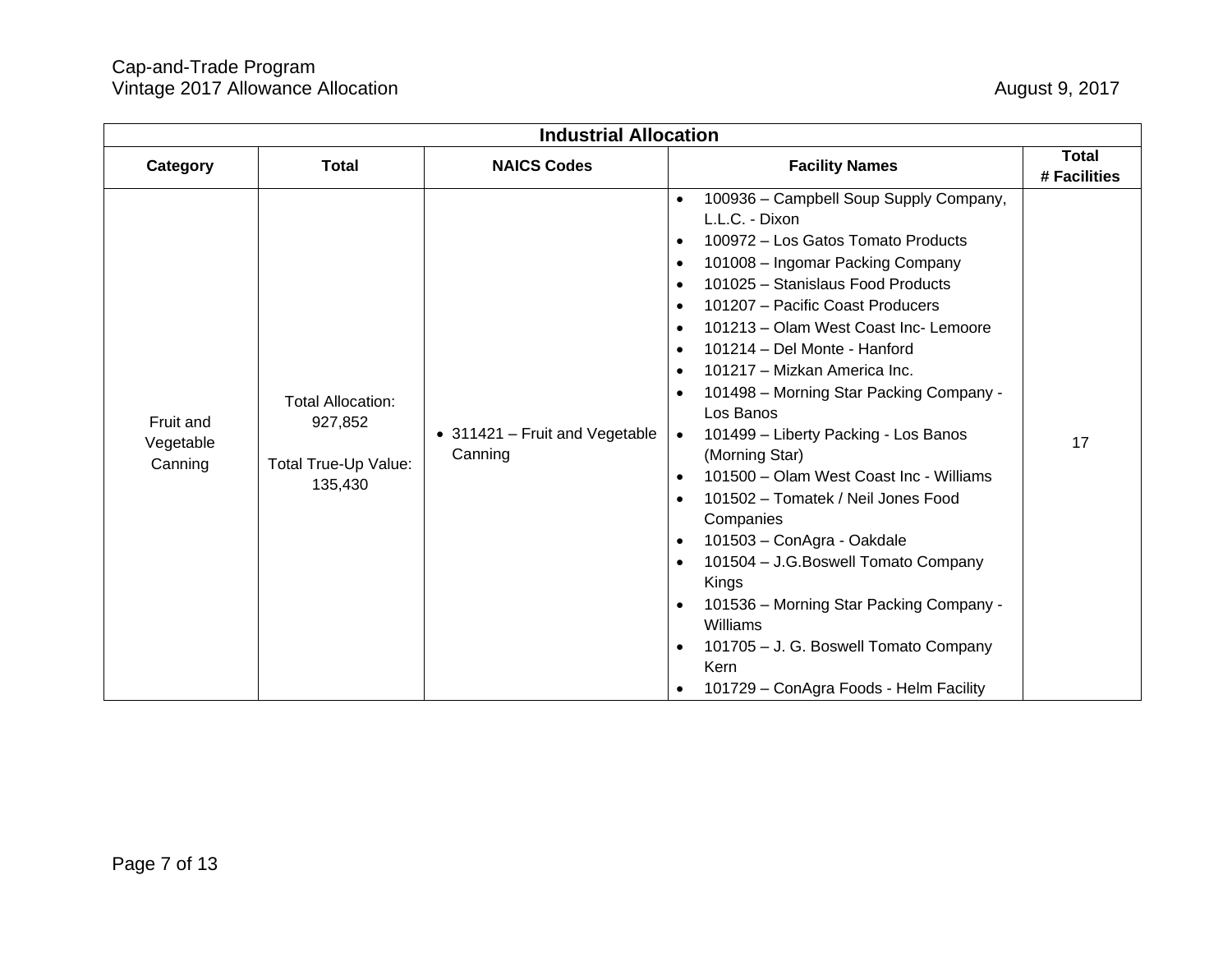| <b>Industrial Allocation</b> |                                                                       |                                                                                                                                                                                                                                                                                                                                                                                                                                                                                                                                                                     |                                                                                                                                                                                                                                                                                                                                                                                                                                                                                                                                                                                                                                                        |                              |
|------------------------------|-----------------------------------------------------------------------|---------------------------------------------------------------------------------------------------------------------------------------------------------------------------------------------------------------------------------------------------------------------------------------------------------------------------------------------------------------------------------------------------------------------------------------------------------------------------------------------------------------------------------------------------------------------|--------------------------------------------------------------------------------------------------------------------------------------------------------------------------------------------------------------------------------------------------------------------------------------------------------------------------------------------------------------------------------------------------------------------------------------------------------------------------------------------------------------------------------------------------------------------------------------------------------------------------------------------------------|------------------------------|
| Category                     | <b>Total</b>                                                          | <b>NAICS Codes</b>                                                                                                                                                                                                                                                                                                                                                                                                                                                                                                                                                  | <b>Facility Names</b>                                                                                                                                                                                                                                                                                                                                                                                                                                                                                                                                                                                                                                  | <b>Total</b><br># Facilities |
| Other Food<br>Manufacturing  | <b>Total Allocation:</b><br>525,461<br>Total True-Up Value:<br>27,250 | • 311221 - Wet Corn Milling<br>$\bullet$ 311313 - Beet Sugar<br>Manufacturing<br>$\bullet$ 311423 – Dried and<br>Dehydrated Food<br>Manufacturing<br>$\bullet$ 311611 - Animal (except<br>Poultry) Slaughtering<br>• 311615 - Poultry Processing<br>• 311911 - Roasted Nuts and<br>Peanut Butter Manufacturing<br>• 311919 - Other Snack Food<br>Manufacturing<br>$\bullet$ 311991 - Perishable<br><b>Prepared Food Manufacturing</b><br>• 311999 - All Other<br>Miscellaneous Food<br>Manufacturing<br>$\bullet$ 312120 - Breweries<br>$\bullet$ 312130 - Wineries | 100323 - Ingredion Incorporated Stockton<br>$\bullet$<br>Plant<br>100943 - Anheuser-Busch LLC - Fairfield<br>100958 - E & J Gallo Winery - Fresno<br>$\bullet$<br>101235 - Frito Lay - Kern Plant<br>$\bullet$<br>101241 - Spreckels Sugar Company, Inc.-<br>$\bullet$<br><b>Brawley</b><br>101297 - MillerCoors<br>$\bullet$<br>101315 - Sensient Natural Ingredients LLC<br>101473 - Anheuser-Busch LLC - Los<br>Angeles Brewery<br>101519 - CP Kelco San Diego<br>101575 - Foster Poultry Farms - Livingston<br>$\bullet$<br><b>Complex, 95334</b><br>101693 - Wm. Bolthouse Farms, Inc.<br>$\bullet$<br>104069 - Olam West Coast, Inc. - Firebaugh | 12                           |
| Dairies                      | <b>Total Allocation:</b><br>342,845<br>Total True-Up Value:<br>9,679  | $\bullet$ 311513 - Cheese<br>Manufacturing<br>$\bullet$ 311514 - Dry, Condensed,<br>and Evaporated Dairy<br><b>Product Manufacturing</b>                                                                                                                                                                                                                                                                                                                                                                                                                            | 100959 - California Dairies, Inc. Fresno<br>$\bullet$<br>101186 - Saputo Cheese USA Inc. - Paige<br>$\bullet$<br>101190 - California Dairies, Inc. Turlock<br>$\bullet$<br>101197 - California Dairies, Inc. Visalia<br>101288 - Hilmar Cheese Company<br>$\bullet$<br>101465 - Land O' Lakes, Inc.<br>$\bullet$<br>101509 - California Dairies, Inc. Tipton<br>101716 - Leprino Foods - Lemoore West<br>$\bullet$                                                                                                                                                                                                                                     | 8                            |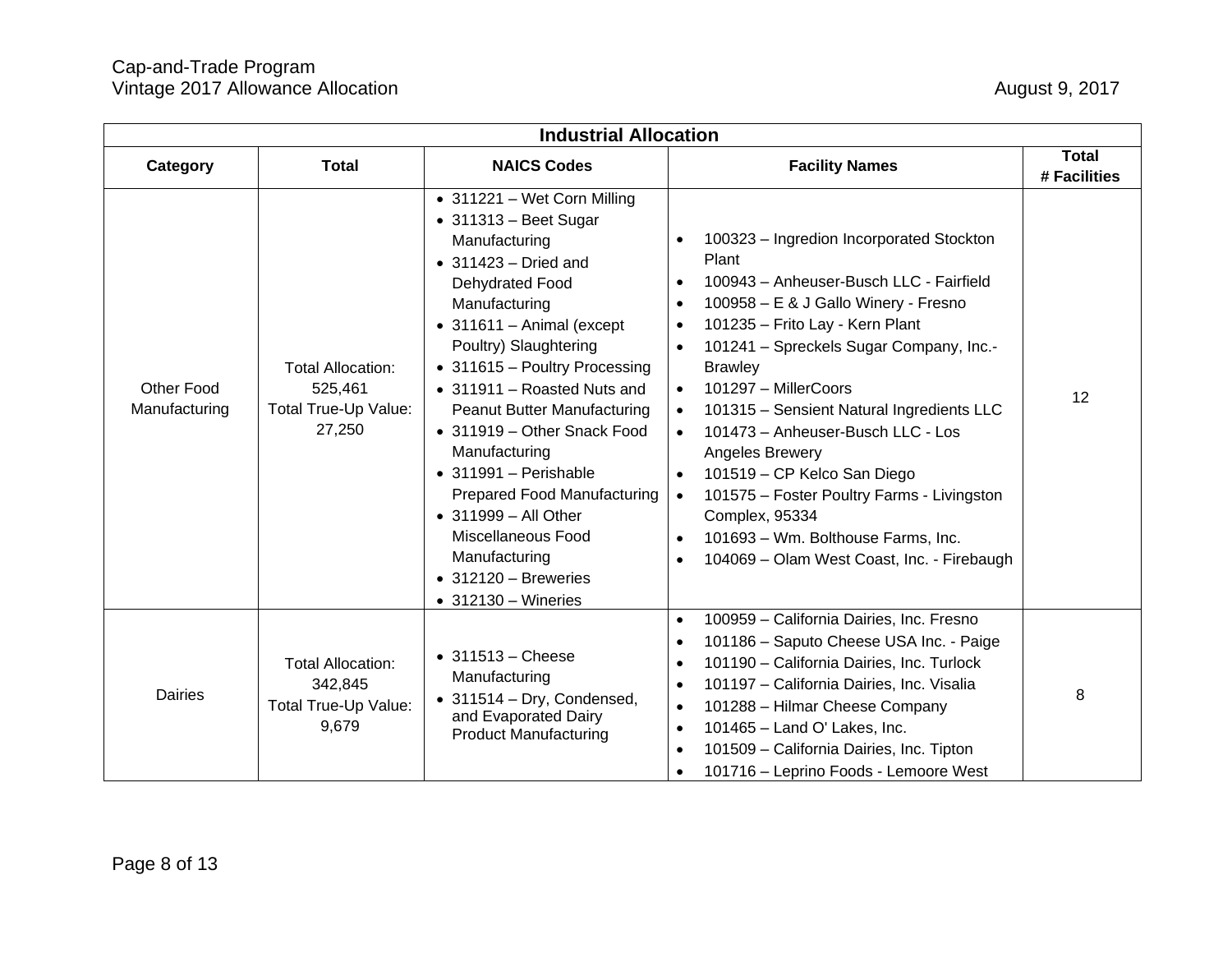| <b>Industrial Allocation</b> |                                                                       |                                                                                                                                                   |                                                                                                                                                                                                                                                                                                                                                                                                                    |                              |
|------------------------------|-----------------------------------------------------------------------|---------------------------------------------------------------------------------------------------------------------------------------------------|--------------------------------------------------------------------------------------------------------------------------------------------------------------------------------------------------------------------------------------------------------------------------------------------------------------------------------------------------------------------------------------------------------------------|------------------------------|
| Category                     | <b>Total</b>                                                          | <b>NAICS Codes</b>                                                                                                                                | <b>Facility Names</b>                                                                                                                                                                                                                                                                                                                                                                                              | <b>Total</b><br># Facilities |
| Glass<br>Manufacturing       | <b>Total Allocation:</b><br>582,847<br>Total True-Up Value:<br>19,980 | $\bullet$ 327211 - Flat Glass<br>Manufacturing<br>• 327213 - Glass Container<br>Manufacturing<br>$\bullet$ 327993 – Mineral Wool<br>Manufacturing | 100917 - CertainTeed Corporation<br>$\bullet$<br>101183 - Owens-Brockway Glass<br>$\bullet$<br>Container, Tracy<br>101342 - Ardagh Glass Inc.<br>$\bullet$<br>101475 - Owens-Brockway Glass<br>$\bullet$<br>Container, Vernon<br>101513 - PPG Industries Inc.<br>$\bullet$<br>101721 - Guardian Industries Corp.<br>$\bullet$<br>103018 - Gallo Glass Company<br>$\bullet$<br>104122 - Johns Manville<br>$\bullet$ | 8                            |
| Paper<br>Manufacturing       | <b>Total Allocation:</b><br>510,583<br>Total True-Up Value:<br>4,670  | $\bullet$ 322121 – Paper (except<br>Newsprint) Mills<br>• 322130 - Paperboard Mills                                                               | 100147 - Graphic Packaging International,<br>$\bullet$<br>Inc.<br>100195 - New-Indy Ontario, LLC Linerboard<br>$\bullet$<br>Mill<br>100962 - Kimberly Clark Worldwide Inc.<br>٠<br>101356 - New-Indy Oxnard LLC<br>$\bullet$<br>101582 - The P&G Paper Products Co.<br>$\bullet$<br>104135 - California Paperboard Corporation<br>$\bullet$<br>104136 - Newark Pacific Paperboard                                  |                              |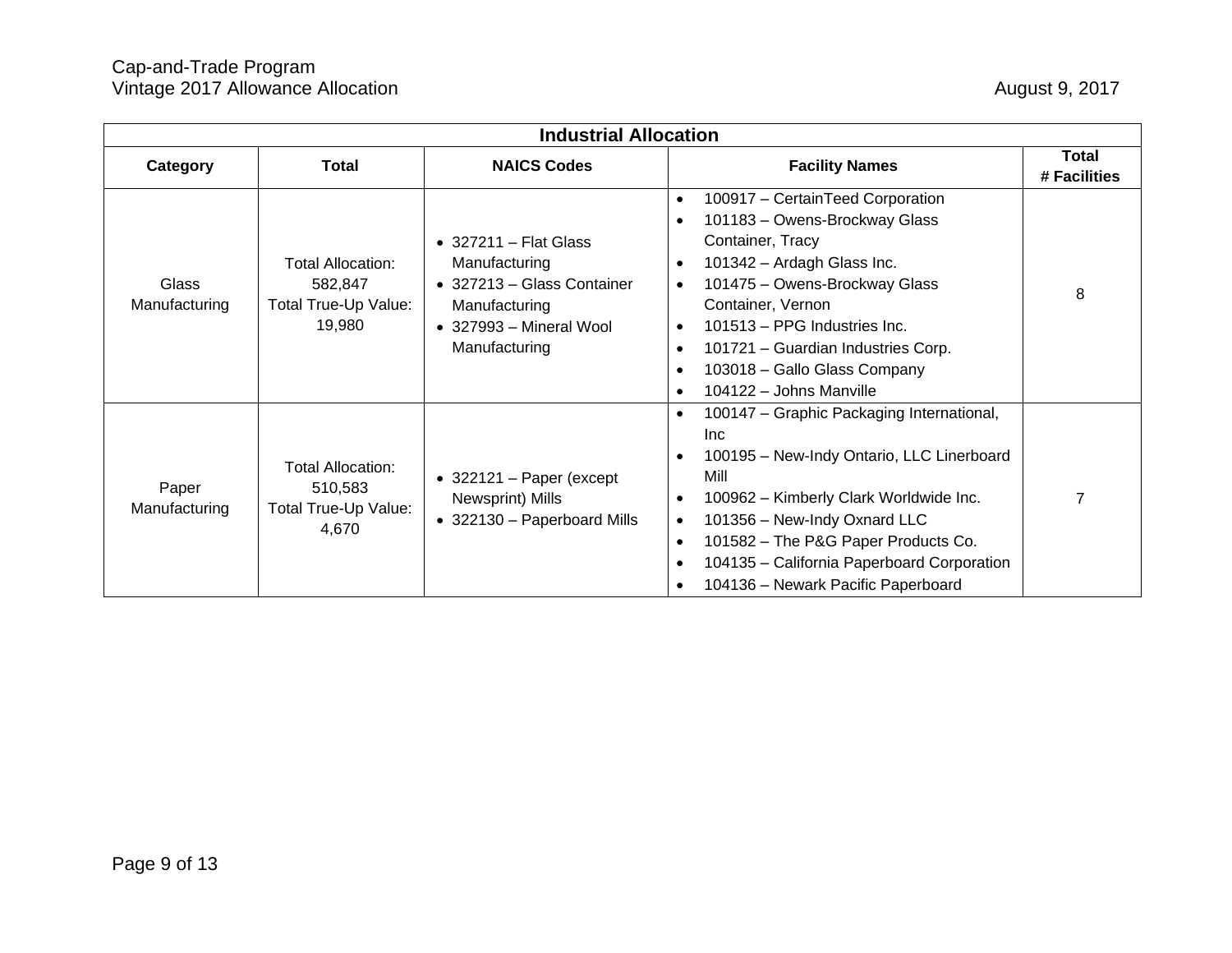| <b>Industrial Allocation</b>                                    |                                                                       |                                                                                                                                                                                                                                                                                                                                                                                                  |                                                                                                                                                                                                                                                                                                                                                                                                                                                                                                                                                                               |                              |
|-----------------------------------------------------------------|-----------------------------------------------------------------------|--------------------------------------------------------------------------------------------------------------------------------------------------------------------------------------------------------------------------------------------------------------------------------------------------------------------------------------------------------------------------------------------------|-------------------------------------------------------------------------------------------------------------------------------------------------------------------------------------------------------------------------------------------------------------------------------------------------------------------------------------------------------------------------------------------------------------------------------------------------------------------------------------------------------------------------------------------------------------------------------|------------------------------|
| Category                                                        | <b>Total</b>                                                          | <b>NAICS Codes</b>                                                                                                                                                                                                                                                                                                                                                                               | <b>Facility Names</b>                                                                                                                                                                                                                                                                                                                                                                                                                                                                                                                                                         | <b>Total</b><br># Facilities |
| Metal<br>Processing and<br>Manufacturing                        | <b>Total Allocation:</b><br>399,747<br>Total True-Up Value:<br>32,051 | • 331111 - Iron and Steel Mills<br>• 331221 - Rolled Steel Shape<br>Manufacturing<br>$\bullet$ 331314 - Secondary<br>Smelting and Alloying of<br>Aluminum<br>$\bullet$ 331492 - Secondary<br>Smelting, Refining, and<br>Alloying of Nonferrous Metal<br>(except Copper and<br>Aluminum)<br>• 331511 - Iron Foundries<br>• 332112 - Nonferrous Forging                                            | 100953 - Vista Metals Corp.<br>$\bullet$<br>100954 - California Steel Industries<br>$\bullet$<br>101068 - USS-POSCO Industries<br>$\bullet$<br>101073 - TAMCO<br>$\bullet$<br>101469 - United States Pipe & Foundry Co.<br>$\bullet$<br><b>LLC</b><br>101734 - Carlton Forge Works<br>$\bullet$<br>104197 - Quemetco, Inc.<br>$\bullet$<br>104329 - Shultz Steel Company<br>$\bullet$<br>104358 - Schlosser Forge Company                                                                                                                                                     | 9                            |
| Chemical,<br>Biological, and<br>Pharmaceutical<br>Manufacturing | <b>Total Allocation:</b><br>463,844<br>Total True-Up Value:<br>32,723 | • 325188 - All Other Basic<br>Inorganic Chemical<br>Manufacturing<br>• 325193 - Ethyl Alcohol<br>Manufacturing<br>• 325199 - All Other Basic<br>Organic Chemical<br>Manufacturing<br>$\bullet$ 325311 - Nitrogenous<br><b>Fertilizer Manufacturing</b><br>• 325412 - Pharmaceutical<br><b>Preparation Manufacturing</b><br>• 325414 - Biological Product<br>(except Diagnostic)<br>Manufacturing | 100259 - Eco Services - Dominguez<br>$\bullet$<br>100389 - Braun Medical Inc<br>$\bullet$<br>101451 - Genentech Inc South San<br>$\bullet$<br>Francisco<br>101685 - Pixley Cogeneration Partners /<br>$\bullet$<br>Calgren Renewable Fuels<br>101733 - Dow Chemical Company -<br>$\bullet$<br>Pittsburg<br>104004 JR Simplot Company<br>$\bullet$<br>104048 - Pacific Ethanol Stockton, LLC<br>$\bullet$<br>104347 - Aemetis Advanced Fuels Keyes,<br>Inc.<br>104423 – Procter & Gamble Manufacturing<br>CO. - Sacramento<br>104540 - Pacific Ethanol Madera LLC<br>$\bullet$ | 10                           |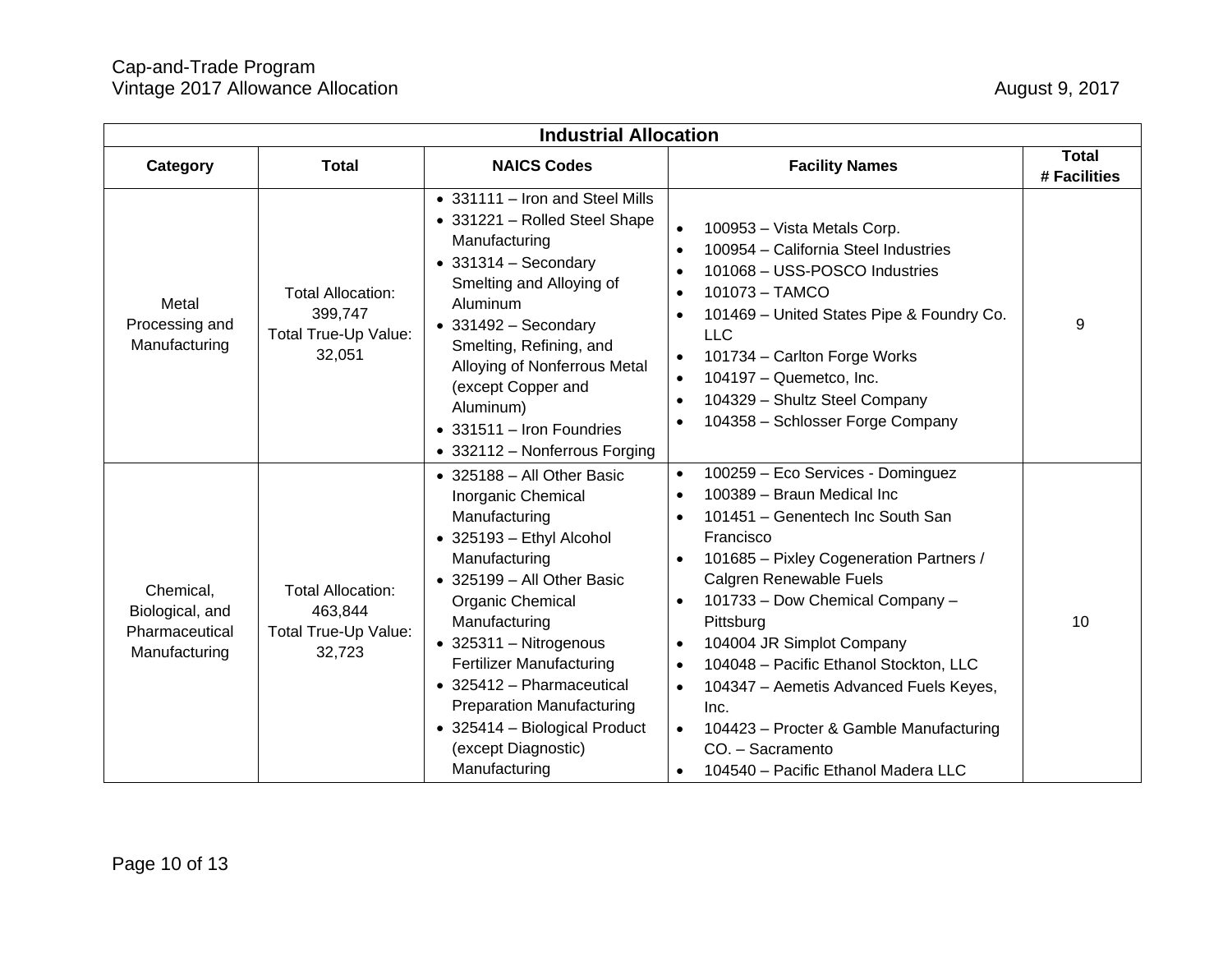| <b>Industrial Allocation</b>                  |                                                                  |                                                                                                                                                                                                                                                                                                                                                                                                                                                                                                            |                                                                                                                                                                                                                                                                                                                                                                                                                                                                                                                             |                              |
|-----------------------------------------------|------------------------------------------------------------------|------------------------------------------------------------------------------------------------------------------------------------------------------------------------------------------------------------------------------------------------------------------------------------------------------------------------------------------------------------------------------------------------------------------------------------------------------------------------------------------------------------|-----------------------------------------------------------------------------------------------------------------------------------------------------------------------------------------------------------------------------------------------------------------------------------------------------------------------------------------------------------------------------------------------------------------------------------------------------------------------------------------------------------------------------|------------------------------|
| Category                                      | <b>Total</b>                                                     | <b>NAICS Codes</b>                                                                                                                                                                                                                                                                                                                                                                                                                                                                                         | <b>Facility Names</b>                                                                                                                                                                                                                                                                                                                                                                                                                                                                                                       | <b>Total</b><br># Facilities |
| Miscellaneous<br><b>Industrial Facilities</b> | Total Allocation:<br>2,027,378<br>Total True-Up Value:<br>38,776 | $\bullet$ 212391 - Potash, Soda, and<br><b>Borate Mineral Mining</b><br>• 212399 All Other Nonmetallic<br>Mineral Mining<br>• 336390 - Other Motor Vehicle<br>Parts Manufacturing<br>$\bullet$ 333611 – Turbine and<br><b>Turbine Generator Set Units</b><br>Manufacturing<br>$\bullet$ 336111 - Automobile<br>Manufacturing<br>• 336414 – Guided Missile and<br>Space Vehicle Manufacturing<br>• 488119 - Other Airport<br>Operations<br>• 488190 - Other Support<br>Activities for Air<br>Transportation | 100011 - Searles Valley Minerals Inc.<br>$\bullet$<br>100300 - U.S. Borax<br>101118 - Solar Turbines Incorporated -<br>Kearny Mesa<br>101124 - United Airlines San Francisco<br>Maintenance Center<br>101243 Dicalite Minerals Corp.<br>$\bullet$<br>101318 Imerys Minerals California, Inc.<br>$\bullet$<br>101323 - Los Angeles International Airport<br>$\bullet$<br>(LAX)<br>101623 - Lockheed Martin Corporation -<br>Sunnyvale<br>104206 – Prime Wheel Corporation<br>$\bullet$<br>104516 - Tesla Motors<br>$\bullet$ | 10                           |

| <b>Natural Gas Allocation</b> |                            |                                                                                                                                                                                                                                                                                                                                                                                                               |            |  |
|-------------------------------|----------------------------|---------------------------------------------------------------------------------------------------------------------------------------------------------------------------------------------------------------------------------------------------------------------------------------------------------------------------------------------------------------------------------------------------------------|------------|--|
| <b>Total Allocation</b>       | <b>Total True-Up Value</b> | <b>Facility Names</b>                                                                                                                                                                                                                                                                                                                                                                                         | Total      |  |
|                               |                            |                                                                                                                                                                                                                                                                                                                                                                                                               | # Entities |  |
| 43,579,237                    |                            | 5002 - Southern California Gas Company<br>5003 - Long Beach Gas & Oil Dept (LBGO)<br>5008 - City of Vernon, Gas Municipal Utility Department<br>$\bullet$<br>5011 - City of Palo Alto - Gas Utility<br>5013 - Southwest Gas Distribution Facilities<br>٠<br>104024 – Pacific Gas and Electric Company (PG&E) - Supplier of<br>Natural Gas<br>104085 - San Diego Gas and Electric (SDG&E) - Local Distribution |            |  |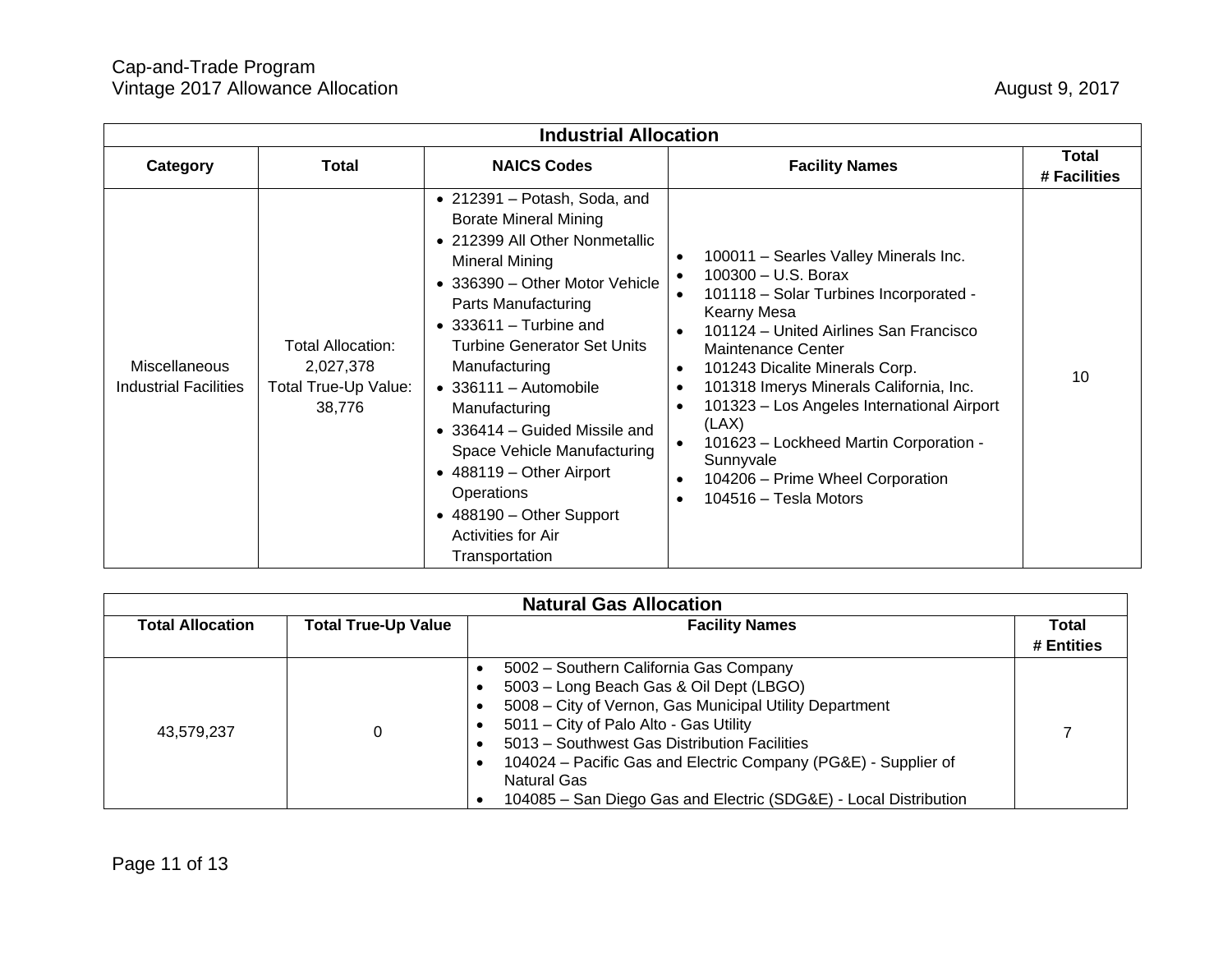| <b>Universities and Public Service Facilities</b> |                            |                                                                              |              |  |
|---------------------------------------------------|----------------------------|------------------------------------------------------------------------------|--------------|--|
| <b>Total Allocation</b>                           | <b>Total True-Up Value</b> | <b>Facility Names</b>                                                        | Total        |  |
|                                                   |                            |                                                                              | # Facilities |  |
|                                                   |                            | 100207 - Loma Linda University<br>$\bullet$                                  |              |  |
|                                                   |                            | 100273 - University of California, Santa Cruz, UCSC EH&S Office<br>$\bullet$ |              |  |
|                                                   |                            | 100305 - University of California, Davis<br>$\bullet$                        |              |  |
|                                                   |                            | 100327 - California Institute of Technology (CalTech)<br>$\bullet$           |              |  |
|                                                   |                            | 100328 - Civic Center Cogen, LA County<br>$\bullet$                          |              |  |
|                                                   |                            | 100997 - University of California, Los Angeles, UCLA<br>$\bullet$            |              |  |
| 904,179                                           | 0                          | 101296 - University of California, Irvine<br>$\bullet$                       | 13           |  |
|                                                   |                            | 101305 - University of California, San Diego, UCSD<br>$\bullet$              |              |  |
|                                                   |                            | 101399 - California State University, San Diego<br>$\bullet$                 |              |  |
|                                                   |                            | 101416 – University of California, San Francisco<br>$\bullet$                |              |  |
|                                                   |                            | 104068 - UC Davis Medical Center<br>$\bullet$                                |              |  |
|                                                   |                            | 104372 - University of California, Santa Barbara<br>$\bullet$                |              |  |
|                                                   |                            | 104514 – University of California, Berkeley<br>$\bullet$                     |              |  |

| <b>Legacy Contract Generators</b> |                            |                                                                      |              |  |  |
|-----------------------------------|----------------------------|----------------------------------------------------------------------|--------------|--|--|
| <b>Total Allocation</b>           | <b>Total True-Up Value</b> | <b>Facility Names</b>                                                | Total        |  |  |
|                                   |                            |                                                                      | # Facilities |  |  |
| 373,148                           | 24,654                     | 100130 - Sacramento Municipal Utility District (SMUD), Carson Ice CG | 8            |  |  |
|                                   |                            | 100178 - Calpine - Gilroy Cogen, L.P., Gilroy Cogen_Peaker           |              |  |  |
|                                   |                            | 100235 - California State University, Channel Islands                |              |  |  |
|                                   |                            | 100236 - OLS Energy Chino                                            |              |  |  |
|                                   |                            | 100252 - Sacramento Municipal Utility District (SMUD), SCA           |              |  |  |
|                                   |                            | 100878 - Wheelabrator Norwalk Energy Company, Inc.                   |              |  |  |
|                                   |                            | 101300 - Calpine - King City Cogen, LLC, King City Cogen_Peaker      |              |  |  |
|                                   |                            | 101740 - Panoche Energy Center, LLC                                  |              |  |  |